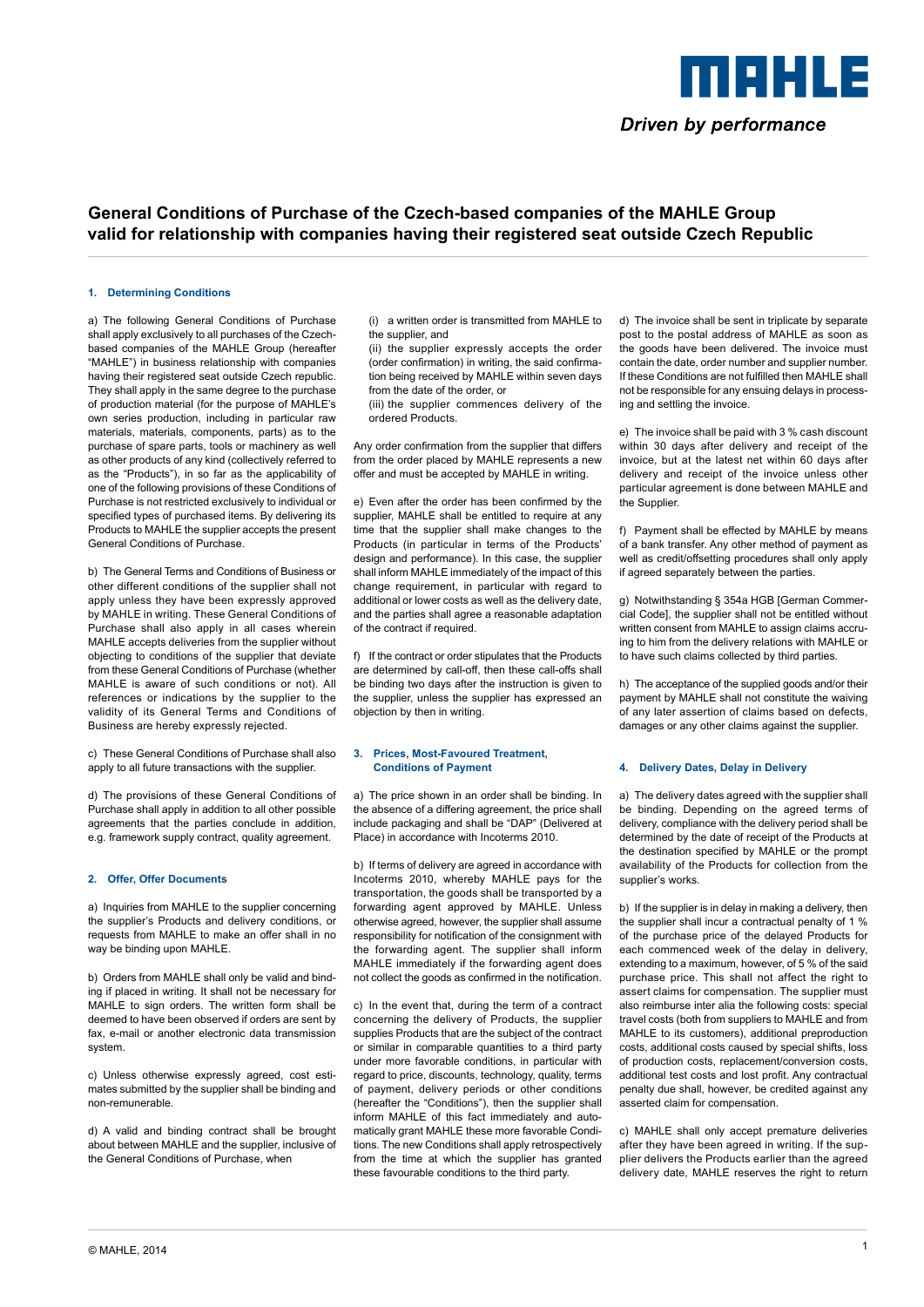Driven by performance

MOHLE

the Products at the supplier's cost and risk. If MAHLE does not return goods that are delivered early, then the Products shall be stored until the agreed delivery date at the supplier's cost and risk. In the case of a premature delivery, MAHLE shall be entitled to use the agreed delivery date as the basis for calculating the date of payment.

d) Notwithstanding lit. a)–b), if the supplier realizes that it is not possible to comply with a delivery date or quantity agreed with MAHLE, he must inform MAHLE immediately, stating the reasons, the anticipated duration of the delay and the effects it will have, together with suitable measures for averting them.

e) All special journeys the supplier decides to make must be recorded, specifying the order details/information, the reason for the special journey and measures for correcting these reasons and sent to MAHLE's Logistics Department at the beginning of a calendar month for the preceding month. The supplier shall initiate the corrective measures immediately.

- f) For each case of negligent
	- (i) deviation from delivery and packaging specifications,
	- (ii) premature delivery or
	- (iii) overdelivery.

MAHLE shall be entitled to assert a claim for its additional expenses for logistics in the form of lump sum compensation amounting to EUR 100 (notwithstanding the right to demonstrate greater damages in individual cases). The supplier shall in each case be entitled to demonstrate that MAHLE has incurred no damages or fewer damages than this lump sum.

#### **5. Force majeure**

a) Interruptions to delivery caused by events that are unforeseeable and unavoidable and outside the supplier's sphere of influence and for which the supplier is not responsible such as force majeure, war or natural catastrophes shall release the supplier from its obligations for the duration of this interruption and to the extent of its impact.

b) Agreed periods of time shall by extended by the duration of such an interruption; MAHLE must be informed of the occurrence of such an interruption immediately and in an appropriate manner.

c) If the end of such an interruption is not foreseeable or the interruption lasts longer than two months, then each party shall have the right to withdraw from the affected contract (or the not yet fulfilled Products) or to terminate the contract without notice.

### **6. Dispatch, Transfer of Risk**

a) The delivery (including the transfer of risk) shall comply with the trade terms (in particular Incoterms 2010) usual in the automobile industry and specified in the order and at the place of receipt/use or

collection specified by MAHLE in the order. In the absence of such a provision, the delivery shall be made DAP (Incoterms 2010) to the place of receipt or use specified in the order. In this case the risk is transferred at the time of delivery to the agreed place of receipt/use.

b) The supplier shall undertake to enclose the relevant delivery notes with the deliveries. All contents in accordance with Standard VDA 4913 and in particular the order number of MAHLE and the supplier number must be stated on the delivery notes. If these conditions are not fulfilled, then MAHLE shall not be responsible for any ensuing delays in processing.

#### **7. Quality and Documentation**

a) The supplier shall comply with the recognized technical regulations and any applicable safety regulations. In terms of the design and characteristic features of the delivery item, the supplier shall comply with any drawings, samples or other specifications or documents received from MAHLE. Modifications to the delivery item or a previously approved production process or its relocation to another site shall require a written notice in due time to MAHLE and the prior express consent of MAHLE in writing.

b) If the supplier delivers production material to MAHLE, the following provisions shall also apply unless MAHLE has made a different written request in an individual case or has made a different agreement with the supplier.

c) The supplier shall maintain or develop a quality management system based on the latest valid version of ISO/TS 16949:2002. Certificates from an accredited body or second-party certification and equivalent QM systems such as VDA Volume 6 Part 1, QS 9000 and ISO 9001 geared specifically towards the automobile industry may be recognized by MAHLE after prior inspection by MAHLE. The supplier shall provide MAHLE with a copy of the latest certificate and shall send MAHLE a new certificate without being asked upon the expiry of the certificate's validity date. MAHLE shall be informed immediately if the certificate is revoked.

d) For each case of negligent non-compliance with a valid quality management system requirement in accordance with lit. c) the supplier shall incur a contractual penalty of EUR 5,000.

e) Any initial sample shall be produced in compliance with the latest version of VDA Volume 2 "Quality Assurance of Deliveries" or PPAP (QS 9000). In addition to the initial sample inspection report, the supplier shall enter all material data in the IMDS material database (International Material Data System, www.mdsystem.com); the approved and accepted IMDS entry for all relevant material data is a component and precondition of each successful initial sample approval.

f) Irrespective of successful initial sampling in accordance with lit. e), the supplier shall continually check the quality of the delivery items. Moreover, the parties to the contract shall each keep the other informed about the options for further quality improvement.

g) If the supplier and MAHLE have not reached a firm agreement as to the nature and extent of the tests as well as the test equipment and methods, MAHLE shall be prepared, at the supplier's request, to discuss the tests with the supplier within the limits of its knowledge, experience and possibilities in order to establish the required state of the testing technology.

h) In the case of Products specifically identified in the technical documents or by means of a separate agreement, the supplier shall moreover record in special drawings, when, in what way and by whom the delivery items have been tested with regard to the characteristics specified in the documentation as well as the outcome of the required quality tests. The test documents shall be retained for 15 years and submitted to MAHLE as required. The supplier shall impose the same obligation on sub-suppliers within the bounds of what is legally possible. By way of instruction, reference is made to the latest version of VDA Volume 1 "Production of Evidence".

i) In so far as any authorities or customers of MAHLE ask to inspect the production processes and test documents of MAHLE in order to verify certain requirements, the supplier shall be ready to grant them the same rights in its company and give all reasonable assistance, unless doing so he would infringe the supplier's existing obligations of secrecy towards a third party. The supplier shall impose the same obligation on sub-suppliers within the bounds of what is legally possible.

j) In other respects, following a reasonable period of notice and during normal business hours, and at intervals MAHLE deems necessary, MAHLE shall be entitled at any time to carry out reasonable inspections and quality audits of the premises in which the supplier manufactures the Products. MAHLE shall have the right to terminate the present contract by informing the supplier in writing to this effect if the supplier fails to comply with the agreed quality standards for a period of three months.

k) The supplier shall impose on its subcontractors the obligations contained in the above provisions of this item 7.

# **8. Hazardous Substances and Preparations**

a) The supplier shall fulfill the legal regulations of the countries of manufacture and distribution relating to goods, materials and procedures that are subject to special treatment, inter alia regarding their transportation, packaging, labelling, storage, hadling, manufacture and disposal on account of laws, ordinances and other regulations or on account of their composition and their impact on the environment.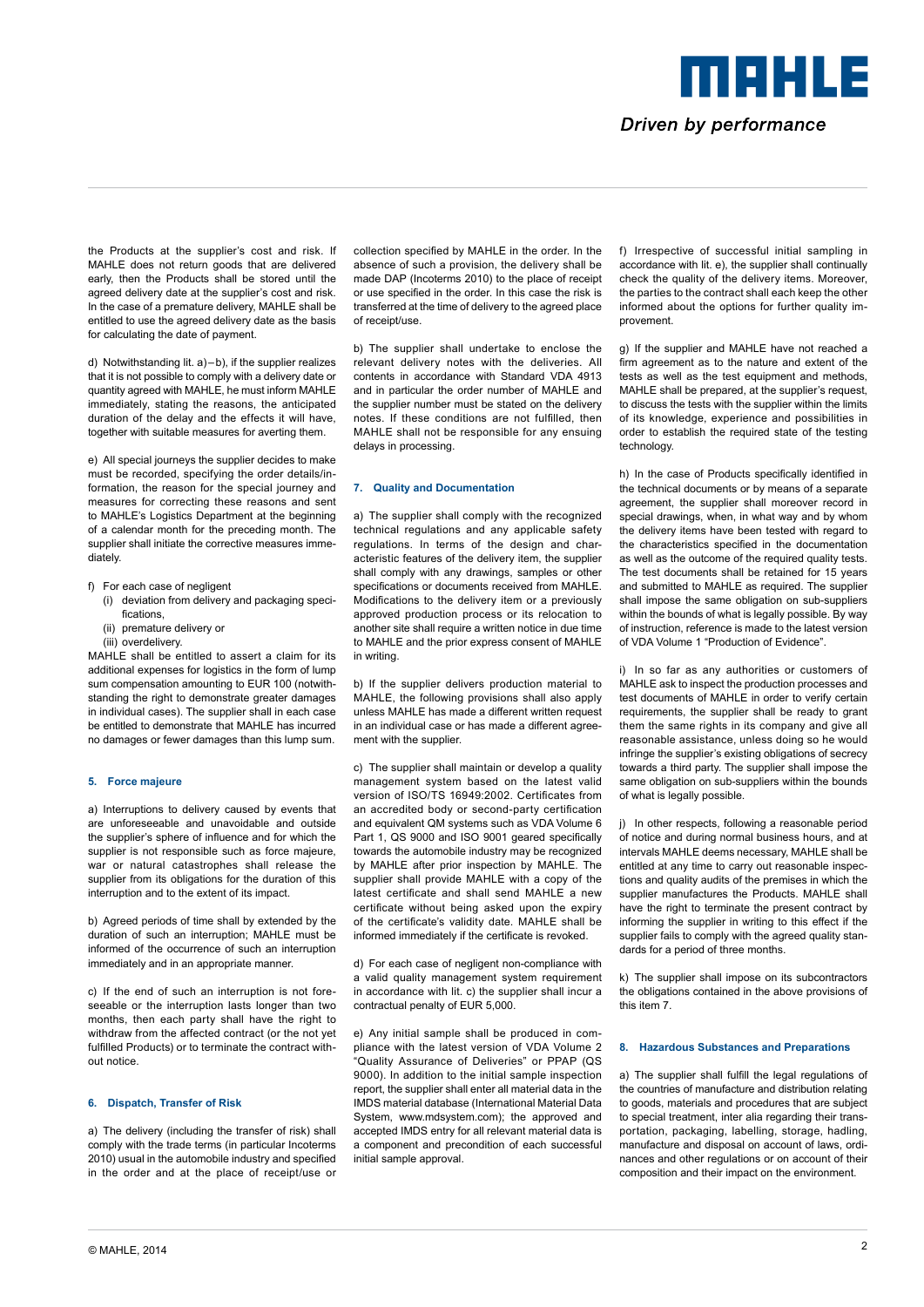Driven by performance

meers e

b) In this case, the supplier shall provide MAHLE with the necessary papers and documents before the order is confirmed. In particular, all hazardous substances and water-endangering materials may be delivered only after presentation of an EC safety data sheet and after approval has been given by MAHLE. Should the requirements in accordance with lit. a) change during the delivery relations, the supplier shall immediately forward to MAHLE the papers and documents relating to the changed requirements.

c) MAHLE shall be entitled to return hazardous substances and waterendangering materials that were supplied for test purposes to the supplier free of charge.

d) The supplier shall be liable to MAHLE for any damage arising as a result of negligent non-compliance with the existing legal regulations.

e) Solely for information purposes, and excluding any responsibility for their accuracy and completeness, MAHLE provides a "Prescription List/List of Substances Subject to Declaration" on the MAHLE homepage (www.mahle.com).

f) The supplier shall ensure that the rquirements of the EU chemical legislation REACH (Regulation (EC) No. 1907/2006, Official Journal of the European Union dated 30.12.2006) – hereafter referred to as "REACH" – are complied with within the specified time, in particular preregistration and registration. MAHLE shall not be obliged in any way to carry out the (pre)registration. The supplier is aware that the Products cannot be used if the requirements of REACH are not completely and properly coplied with.

g) The supplier must enter components (heavy metals) relevant to the EU directive on end-of-life vehicles (ELV – End of Life Vehicles) in the IMDS database at its own expense; they shall then be deemed declared.

h) On the basis of the EU directive on end-of-life vehicles, the supplier shall undertake to ensure the following:

- (i) Production and furnishing of a component related concept for draining and unloading harmful substances;
- (ii) Compliance with the labelling standards of VDA 260 for materials and components;
- (iii) Provision of a utilisation concept for selected
- supplied parts after agreement with MAHLE; (iv) Highest possible recycling rate and use of renewable raw materials after agreement with MAHLE.

i) In fulfilling its contractual obligations, the supplier shall also comply with all legal and official regulations with regard to environmental protection.

j) The supplier shall indemnify MAHLE in full against all consequences, in particular damages suffered by MAHLE and any claims of third parties against MAHLE, that result from the supplier negligently not, partially, or belatedly complying with or fulfilling the above provisions in lit. f) - i.).

# **9. Packaging**

a) The supplier shall comply with the requirements of the latest valid Packaging Ordinance.

b) The supplier shall take back used, empty packaging free of charge. If this is not possible, the supplier shall pay the corresponding, reasonable disposal costs incurred by MAHLE.

#### **10. Material Defects and Recourse**

a) Unless otherwise stated in the following provisions, the legal regulations shall apply to deliveries of defective goods (in particular to production material).

b) On receipt of Products supplied by the supplier for production purposes (production material) MAHLE shall examine that the goods ordered conform with those delivered and inspect them for any discrepancies in quantity or externally identifiable damage in so far as and as soon as this is possible in the ordinary course of business. MAHLE shall inform the supplier immediately of any defects ascertained during this inspection. In all other respects the supplier shall waive any further incoming goods inspection and testing on MAHLE's part. In the case of other defects that are not ascertained by MAHLE until the supplied goods are being processed or used for their intended purpose, MAHLE shall inform the supplier immediately upon ascertaining the defects. In this respect the supplier shall waive the defense of delayed complaint.

c) If defective goods are delivered, the supplier shall first be given the opportunity to carry out remedial work, i.e. at MAHLE's discretion either to remedy the defect or supply a new item (replacement parts). In both cases the supplier shall bear all costs resulting to the supplier or MAHLE, e.g. transportation costs, travelling expenses, labor and material costs or costs for an incoming goods inspection over and beyond the normal scope. The same shall apply to any costs that may be incurred for removal and fitting. If the case of a subsequent delivery, the supplier shall bear the cost of taking back the defective Products.

d) If the opportunity to carry out remedial work fails, or if such work represents an unreasonable burden on MAHLE, or if the supplier does not make an immediate start, then MAHLE shall be entitled to withdraw from the contract / order without setting any further time limit and to return the Products at the supplier's risk and expense. In these and other, urgent cases, in particular to avert acute dangers or avoid substantial damage, if it is no longer possible to inform the supplier of defects and give the supplier even a short period in which to remedy them, MAHLE shall be entitled to remedy the faults itself or have them remedied by a third party at the supplier's expense.

e) Unless otherwise specified below, claims based on defects shall be subject to a limitation period of 30 months from the date the goods are delivered to MAHLE. The legal regulations shall apply to material defects in delivered items that are used according to their intended purpose for a building or to defects of title. If replacement parts are supplied (cf. lit. c)) the limitation period shall commence anew upon their delivery to MAHLE.

f) Any further claims, in particular for damages or in connection with warranties of the supplier, shall not be affected.

g) For each case wherein MAHLE settles a warranty claim, the supplier, if responsible for the defect, shall undertake to pay fixed lump-sum compensation of EUR 100 (notwithstanding MAHLE's right to assert greater damages in individual cases). The supplier shall in each case be entitled to demonstrate that MAHLE has incurred no damages or fewer damages.

h) If in its capacity as an automotive component supplier MAHLE is obliged to grant one of its customers a longer or more extensive warranty for defects, if the supplier delivers production material, the supplier shall then also undertake to accept this regulation in future after first receiving written notification thereof.

i) If customers of MAHLE – usually automobile manufacturers – apply a reference market procedure or a similar procedure that is usual in the automobile industry for determining and settling warranty claims and assert claims against MAHLE for defects in products manufactured by MAHLE that result from defects in the supplier's Products, this procedure shall also be applied to the delivery relations between the supplier and MAHLE.

# **11. Product Liability and Recall**

a) If the supplier has caused a product fault and/or (depending upon the basis upon which the claim is made) is responsible for the fault, the supplier shall undertake to pay MAHLE compensation at first request or to indemnify MAHLE against any third party claims, providing the cause of the claim lies within the supplier's control and organization and the supplier would itself be liable to a third party. If MAHLE has contributed to the cause or fault, then the supplier shall be able to assert this contributory responsibility for the cause or this contributory fault against MAHLE. In the relationship between MAHLE and the supplier, each party's share in the payment of compensation shall be in proportion to the respective share in the fault (§ 254 German Civil Code, BGB) and/or responsibility for the cause.

b) The obligations of the supplier in accordance with lit. a) shall also include the payment of costs incurred by MAHLE in calling on the services of a lawyer or otherwise incurred in connection with the defence of product liability claims. If MAHLE is subject to special regulations regarding the burden of proof in relations with the injured party, these regulations shall also apply in relations between MAHLE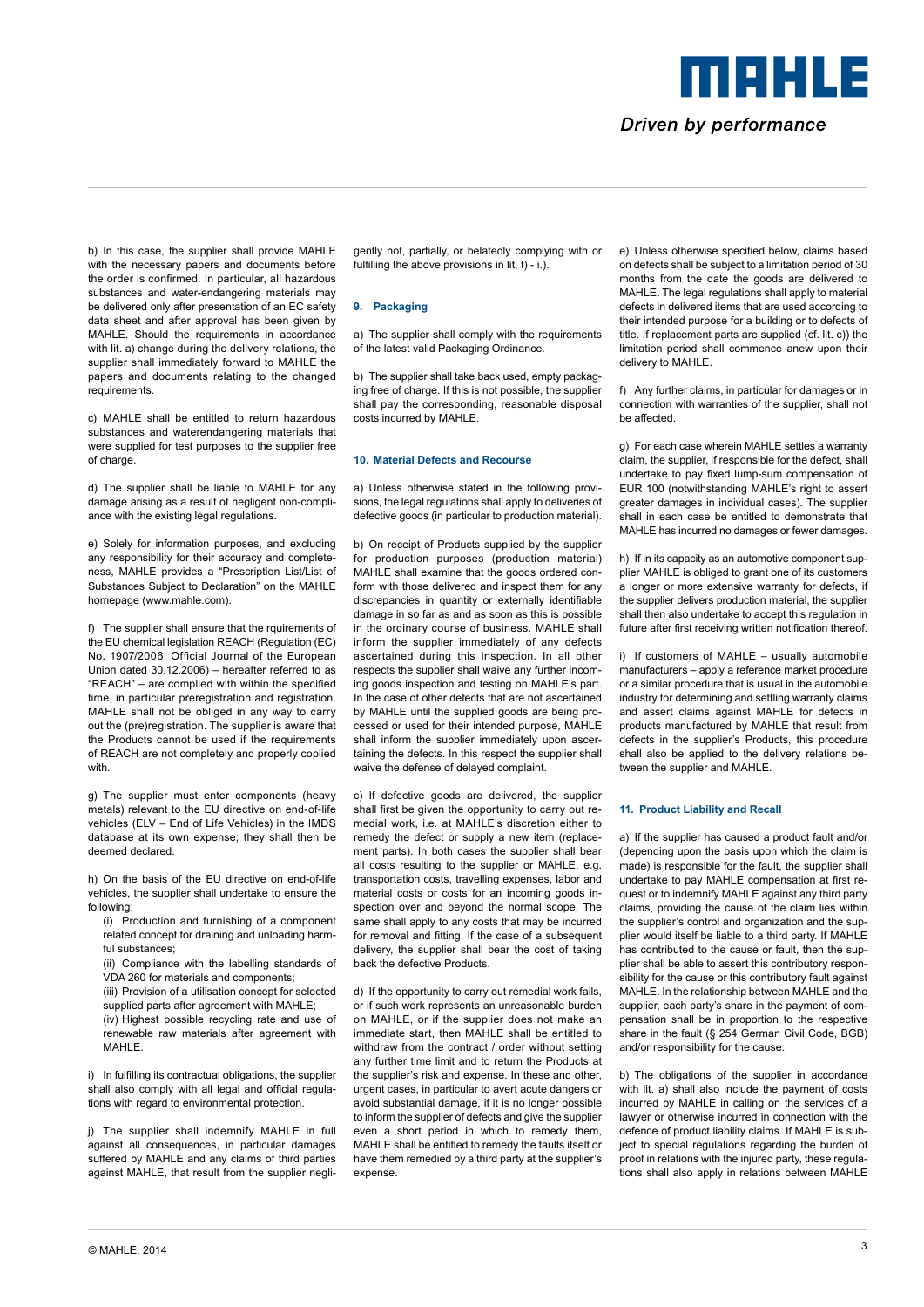Driven by performance

meers e

and the supplier provided that the circumstances requiring proof do not fall within MAHLE's area of responsibility.

c) In product liability cases in accordance with lit. a), the supplier shall provide MAHLE with all necessary information and every support within the bounds of reason to fend off claims.

d) In so far as a recall action or program to give notice of ownership is necessary to comply with a law, ordinance, order or any other state requirement or as a safety measure to avoid personal injuries or death or in the case of other field or service actions, the costs, including labor, transportation and verifiability costs inter alia shall be shared on the basis of the contributory fault (§ 254 BGB) / contributory responsibility for the cause attributable to MAHLE and the supplier.

MAHLE shall inform the supplier – in so far as this is possible and reasonable – of the content and extent of the recall action or other field or service actions that are to be carried out and shall give the supplier the opportunity to express its opinion. This shall not affect any other legal claims.

e) The supplier shall undertake to take out and maintain sufficient product liability insurance to cover the risks of product liability, including the risk of recall. At the request of MAHLE the supplier shall immediately provide documentary evidence of the conclusion of such an insurance contract. If the supplier is not in a position to furnish evidence of the insurance policies within two weeks, MAHLE shall be entitled to conclude such insurance at the supplier's expense.

## **12. Industrial Property Rights**

a) The supplier guarantees that through the purchase, ownership, offering, use, processing or further transfer of the Products neither MAHLE nor customers of MAHLE shall infringe any intellectual property rights of third parties, in particular any rights of a third party as to brand, company, name, patent, utility model, design, equipment, or copyrights (including the relevant industrial property right applications) (hereafter "Industrial Property Rights") in the supplier's country of origin, as well as within the German Federal Republic, the European Union, the USA, Canada, Brazil, Argentina, Australia, China, Korea, Thailand, Japan and India. If the supplier negligently infringes this obligation, then the supplier shall indemnify MAHLE and its customers at MAHLE's first request against any third-party claims arising from such actual or alleged infringements of property rights and shall bear all costs and expenses incurred by MAHLE in this respect, in particular firstly the cost of bringing an action and of defense and secondly costs resulting from observance of a possible duty to refrain.

b) Lit. a) shall not apply if the delivery item was produced on the basis of drawings, models or other detailed information from MAHLE and the supplier neither was nor needed to be aware that Industrial Property Rights of third parties were thereby infringed.

c) The parties shall undertake to inform one another immediately of any infringement risks that become known and any cases of alleged infringement and to take reasonable action by common consent against infringement claims.

d) The period of limitation shall be 3 years from the conclusion of the relevant contract.

# **13. Reservation of Title, Means of Production**

a) The Products shall become the property of MAHLE upon payment of their full purchase price. Any extended or expanded reservation of title on the part of the supplier to delivered Products is excluded.

b) All parts, raw materials, tools, materials or other devices or items provided by MAHLE or purchased by the supplier at MAHLE's expense (and whose procurement costs have been reimbursed by MAHLE or are included in and paid for in full in the price payable for the Products) and that are associated with the manufacturer of the Products or used for that purpose (hereafter "Means of Production") shall remain or become the sole property of MAHLE (hereafter "MAHLE Property"). MAHLE shall also retain all rights to drafts, samples, drawings, data, models or other information and documents supplied by MAHLE (hereafter "MAHLE Documents"). The supplier shall expressly agree that MAHLE Property or MAHLE Documents shall not be used for the manufacture or construction of products for thirdparty customers without MAHLE's prior consent in writing.

c) The supplier shall possess MAHLE Property and MAHLE Documents as a borrower and shall store them separately and apart from any property belonging to other persons and clearly labelled MAHLE Property and MAHLE Documents to indicate that they are the property of MAHLE. MAHLE Property and MAHLE Documents shall not be removed from the supplier's company premises without written instruction from MAHLE, except for the purpose of fulfilling the contract.

d) The supplier shall undertake to insure MAHLE Property for its replacement value and at the supplier's own expense at least against fire, water damage and theft and to maintain such insurance policies. On request, the supplier shall provide MAHLE with documentary evidence of the existence of appropriate insurance policies. The supplier shall carry out any necessary maintenance work at the usual intervals and at its own expense and shall notify MAHLE immediately of any damage or faults.

e) If MAHLE provides the supplier with products, raw materials or other material ("Goods") so that the supplier can manufacture Products, MAHLE reserves title to such Goods. The treatment and processing, modification or installation or reshaping of such Goods by the supplier shall be carried out in the name of MAHLE. If the reserved Goods are processed together with other items that are not the property of MAHLE, MAHLE shall acquire joint ownership of the new product in proportion to the value of MAHLE's Goods (purchase price plus VAT) to the other processed items at the time of production.

f) If the Goods provided by MAHLE are inseparably combined or mixed with other items that are not the property of MAHLE, MAHLE shall acquire joint ownership to the new Product in proportion to the value of its reserved Goods (purchase price plus VAT) to the other combined or mixed items at the time of combination or mixing. If the combination or mixing is carried out in such a way that the supplier's items may be considered the main item, it shall be agreed that the supplier shall assign proportional joint ownership to MAHLE; the supplier shall store and hold in safe custody the sole property of MAHLE or the joint ownership of MAHLE in the name of MAHLE.

# **14. Confidentiality**

a) The supplier shall undertake to treat in confidence all confidential information obtained directly or indirectly from the other party to the contract. Orders and all associated commercial and technical details are also to be treated as confidential information. In particular, all received illustrations, drawings, calculations, quality guidelines, samples and similar items are to be treated as confidential. The copying and forwarding of confidential information is only permissible within the context of operational requirements. Confidential information may only be disclosed to a third party with MAHLE's prior written consent.

b) The above obligations shall not apply to such confidential information as the supplier can prove

- (i) was already generally accessible at the time of notification or was generally accessible thereafter through no fault of the supplier;
- (ii) was already in the supplier's possession at the time of notification;

 (iii) was made accessible to the supplier by a third party without any obligation as to confidentiality and non-usage, provided that this third party has not obtained the information directly or indirectly from the supplier;

 (iiii) was to be furnished to the authorities on the basis of legal regulations.

c) The supplier shall undertake to impose the same obligations to maintain secrecy on subcontractors. Confidential information made known to the supplier by MAHLE shall be used exclusively for the intended purpose.

d) The obligation to maintain secrecy shall continue to apply for a period of three years after the delivery relations have ended. At the end of the delivery relations, the supplier shall undertake to return to MAHLE all received confidential information if it is embodied or stored on electronic storage media. At